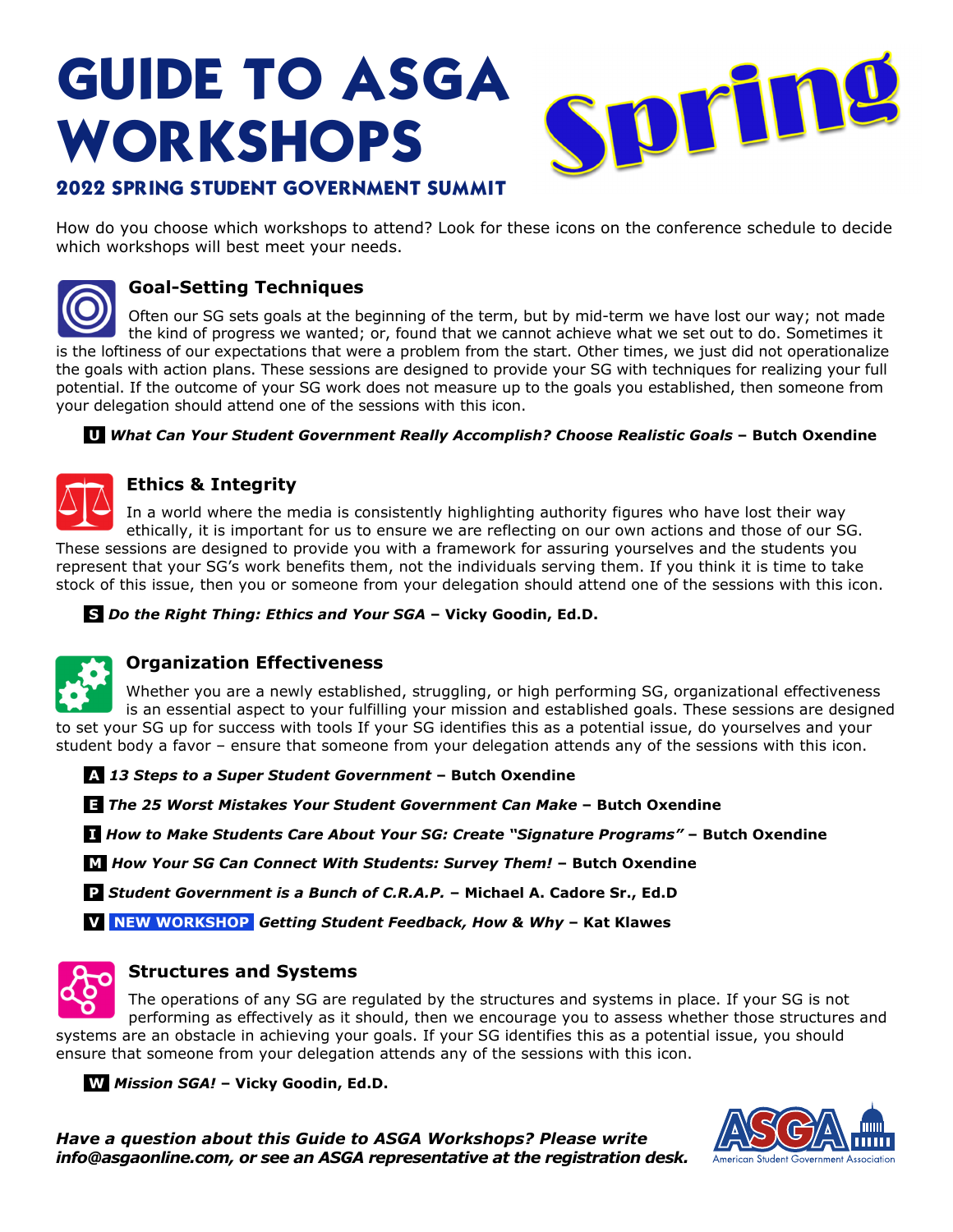

#### **Teambuilding**

Sometimes, as individuals, we are so focused on getting things done that we forget that it takes teamwork to make the dream work. These sessions are designed to enhance the "feel" of your SG to

allow you to work together to accomplish more, while also enjoying the experiences with those with whom you are working. If your SG struggles with teambuilding, then someone from your delegation should attend one of the sessions with this icon.

 **C** *Who Said There's No "I" In Team?* **– Vicky Goodin, Ed.D.** 

 **G NEW WORKSHOP** *Jumanji! Leveling Up Your SGA Leadership* **– Vicky Goodin, Ed.D.** 



No one is perfect! As leaders, we all have areas in which we can improve. These sessions are specifically designed to focus on SG members' individual leadership development. If you are working to try to enhance your own skill set, be sure you attend one of the sessions with this icon.

 **L NEW WORKSHOP** *Magnus Principles: I am, You Are, We Are Magnus! #Greatness* **– Michael A. Cadore Sr., Ed.D.** 

 **T NEW WORKSHOP** *Vulnerability: The Real Super Hero for Student Government* **– Edson O'Neale** 

 **X NEW WORKSHOP** *Will the Real Student Government Please Stand Up* **– Edson O'Neale** 



#### **Effective Advocacy**

A core responsibility of every SG is to effectively advocate for the wellbeing and best interests of the student body. If we are not focused on serving all students, then we are not doing our jobs as SG leaders. Whether it is administrators on campus, individuals within SG, or your SG's approach to advocacy, if you feel your SG needs help in this area, be sure that someone from your delegation attends any of the sessions with this icon.

 **J** *Change Agents: Diversity Training for SG Leaders –* **Christopher C. Irving, Ed.D.**

 **R NEW WORKSHOP** *Making Your Campus & Student Government Inclusive –* **Kat Klawes** 



#### **Conflict Resolution**

Conflict is an inevitable part of any effective SG. If you don't have it, then something is probably "off" within your organization. It's not a question of if you will experience it, rather it's how you will deal with it that's important. If your SG gets bogged down by the drama, or you feel you can improve in this area, attend any of the sessions with this icon.

 **N** *No More Drama: Conflict Resolution the "Right Way" –* **Christopher C. Irving, Ed.D.** 



#### **Training & Development**

New leaders cycle into SG every year, and in some instances, multiple times a year, so quality training and development of your SG officers and legislators is essential. If not everyone is on the same page, or functioning with the same information, it will drastically impact your operations. If your SG struggles in this area, be sure that someone from your delegation attends any of the sessions with this icon.

 **B** *SGA Training with an "Attitude" –* **Christopher C. Irving, Ed.D.** 

 **F** *Leadership Reloaded: Skills For Effective SG Members –* **Christopher C. Irving, Ed.D.**